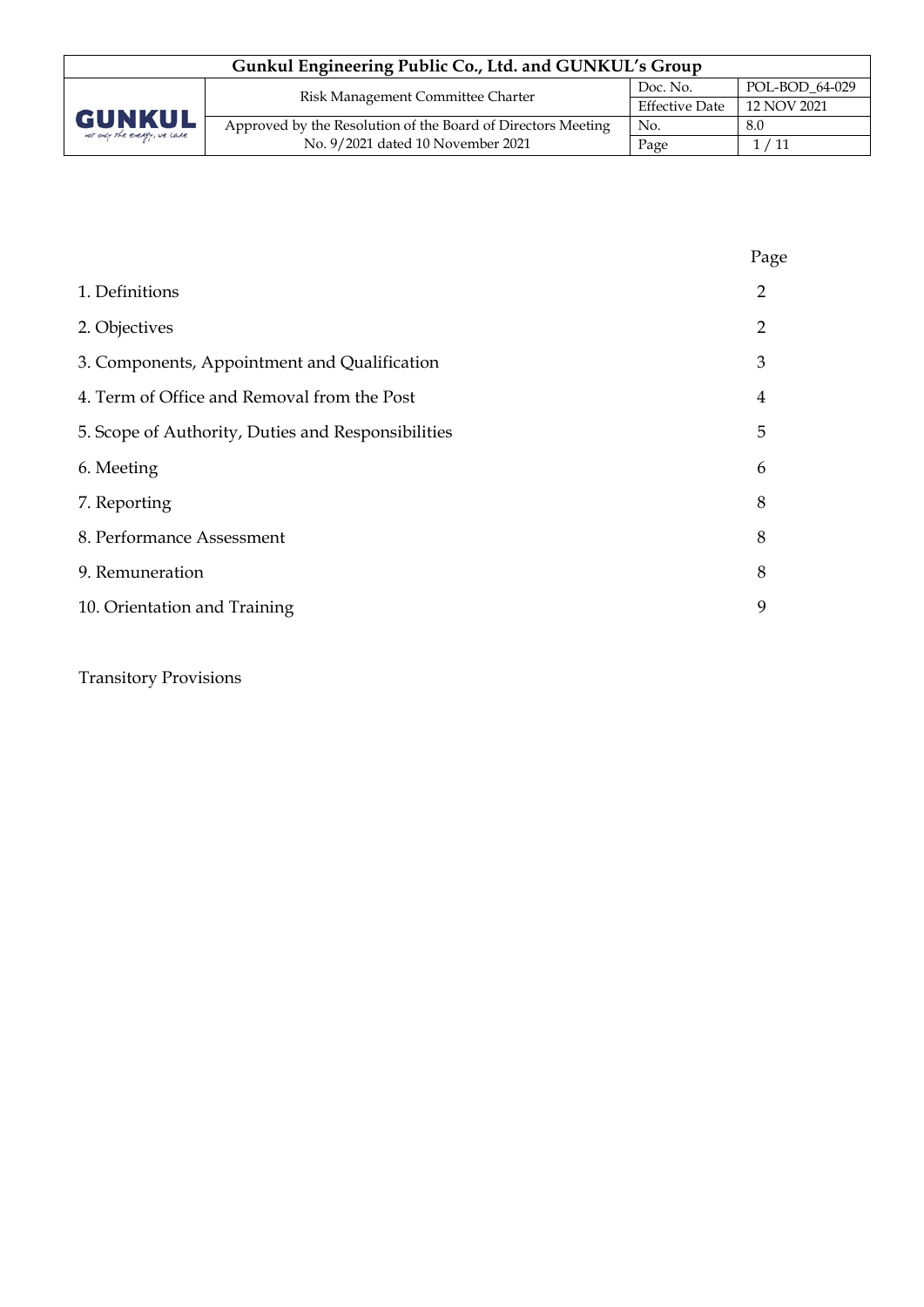| Gunkul Engineering Public Co., Ltd. and GUNKUL's Group |                                                              |                       |                |  |  |
|--------------------------------------------------------|--------------------------------------------------------------|-----------------------|----------------|--|--|
| <b>GUNKUL</b><br>not only the energy, we care          | Risk Management Committee Charter                            | Doc. No.              | POL-BOD 64-029 |  |  |
|                                                        |                                                              | <b>Effective Date</b> | 12 NOV 2021    |  |  |
|                                                        | Approved by the Resolution of the Board of Directors Meeting | No.                   | 8.0            |  |  |
|                                                        | No. 9/2021 dated 10 November 2021                            | Page                  | 2/11           |  |  |

#### **1. Definitions**

| "Company"                   | Gunkul Engineering Co., Ltd.                                   |  |  |
|-----------------------------|----------------------------------------------------------------|--|--|
| "GUNKUL's Group"            | Subsidiary and affiliated companies of                         |  |  |
|                             | Gunkul Engineering Public Co., Ltd.                            |  |  |
| "Board of Directors"        | Board of Directors of Gunkul Engineering Public Co., Ltd.      |  |  |
| "Risk management Committee" | Risk Management Committee of Gunkul Engineering Public         |  |  |
|                             | Co., Ltd.                                                      |  |  |
| "Member of the Risk         | Member of the Risk Management Committee                        |  |  |
| Management Committee"       | of Gunkul Engineering Public Co., Ltd.                         |  |  |
| "Independent Director"      | Non-Executive Director with qualification of independence in   |  |  |
|                             | accordance with the requirements of the notification of the    |  |  |
|                             | Capital market Supervision Committee No. Thor Jor 28/2551      |  |  |
| "Executive"                 | The person who takes the office of the deputy supervisor or    |  |  |
|                             | upper of Gunkul Engineering Public Co., Ltd. and its corporate |  |  |
|                             | group                                                          |  |  |

#### **2. Objectives**

The Board of Directors of the company has deemed suitable to arrange the "Risk Management Committee Charter" as a framework and guideline to perform the work as assigned by the board of directors of the company and the Risk Management Committee is required to support the work of the Board of Directors of the company to determine the risk management policy and guideline, prepare the risk management plan. Assess the risk, propose the preventive and corrective measures and monitor compliance with the measures provided to ensure that the management process is undertaken systematically and the risk management has covered the overall organization so the impact on the business operation will be reduced and it will enhance compliance with criteria, requirements and laws provided by various supervision agencies.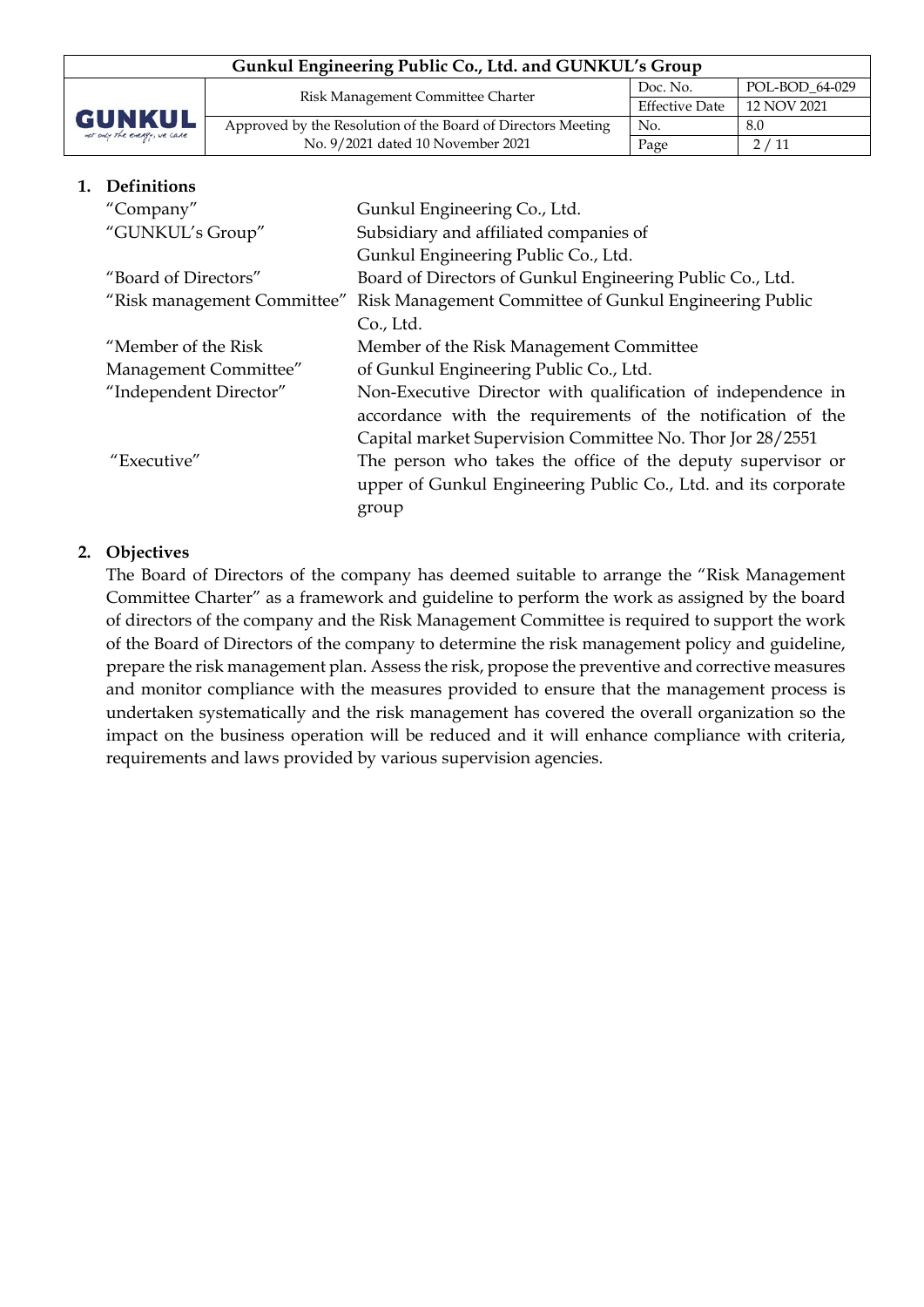## **3. Components, Appointment and Qualification**

- 3.1 Components and Appointment
	- 3.1.1 The Board of Directors of the company will appoint the Risk Management Committee by selecting the directors and/or the executives of the company for a certain number and/or the qualified persons.
	- 3.1.2 There are at least 3 committee members in the Risk Management Committee and half of them are required not to be the executives of the company.
	- 3.1.3 The Board of Directors of the company is required to appoint the Chairman of the Risk Management Committee.
	- 3.1.4 The company will propose its employee to be the Secretary of the Risk Management Committee with approval from the Risk Management Committee.

## 3.2 Qualification

- 3.2.1 The Chairman of the Risk Management Committee is required not to be the Chairman of the Board of Directors of the company.
- 3.2.2 Member of the Risk Management Committee is required to be competent and understand the business of the company with knowledge and experience in risk management, investment management or special proficiency in the key factor essential to the recommendations on the business undertaken by the company to accomplish the objectives of the company.
- 3.2.3 Member of the Risk Management Committee member is required not to be the director, executive or business operator of the company undertaking the business similar to that of the company.
- 3.2.4 Member of the Risk Management Committee is required not to be the person possessing the qualification forbidden by the law on public limited company, the law on securities and stock exchange and other related laws.
- 3.2.5 To devote sufficient and appropriate time to perform the duty.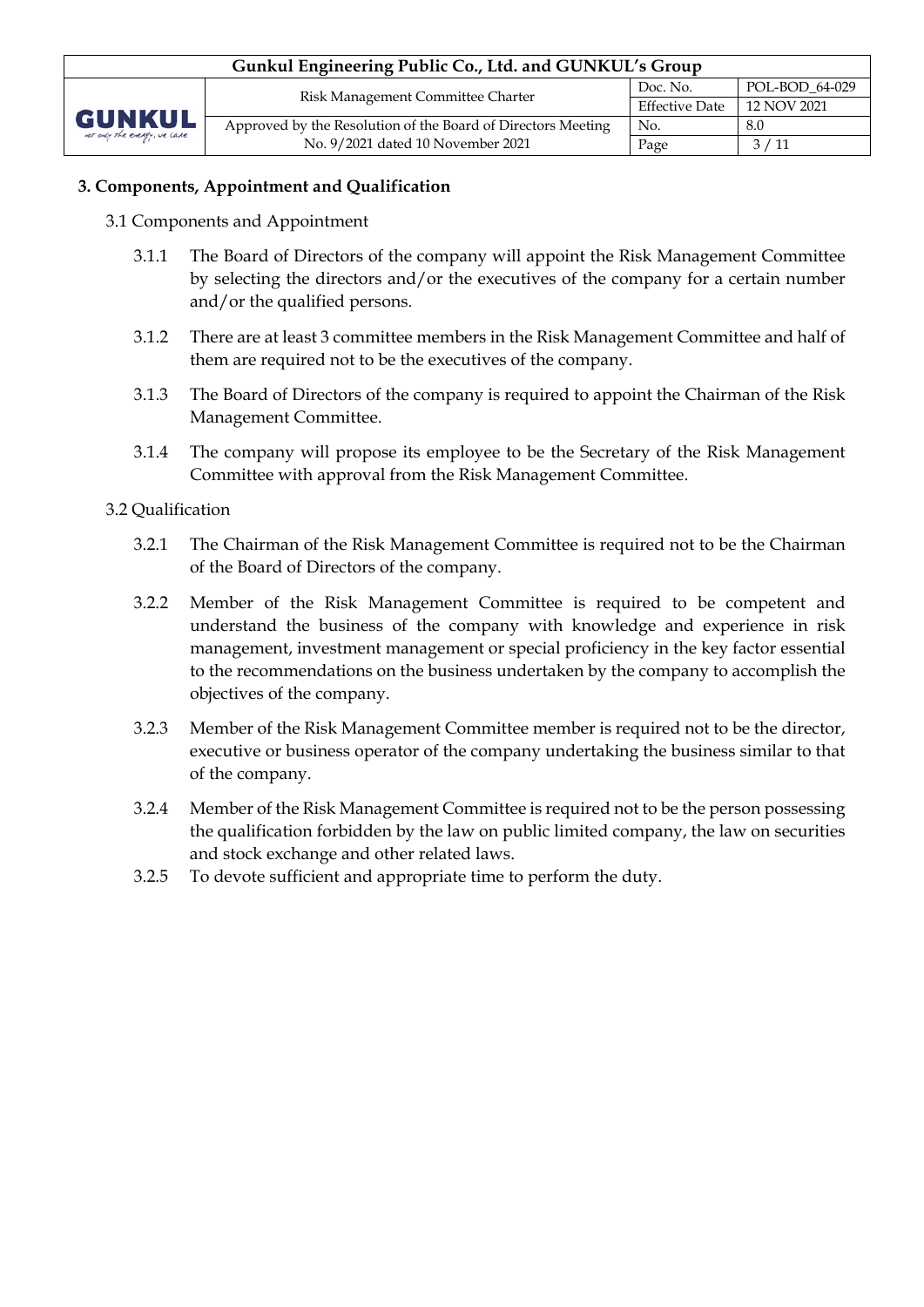# **4. Term of Office and Removal from the Post**

- 4.1 Term in Office
	- 4.1.1 The Risk Management Committee is allowed to stay in his office for 3 years while the Risk Management Committee who is leaving his office at the expiry of his term may be appointed by the Board of Director to stay in the office for another term.
	- 4.1.2 When the office of the Risk Management Committee is vacant for any reason except the expiry of his term in accordance with Clause 4.1.1., the board of directors will appoint the person with complete qualification to be a Risk Management Committee to make complete number as indicated by the board of directors in this charter and the person appointed to be in the office is allowed to stay in the office for remaining term only.
	- 4.1.3 To appoint the new member of the Risk Management Committee to make a complete number as prescribed, it is required to be undertaken rapidly to ensure continuity in the operation of the Risk Management Committee.

## 4.2 Removal from the Post

- 4.2.1 The Risk Management Committee is required to leave his office in the following cases.
	- 1. Expiry of the term
	- 2. Death
	- 3. Resignation
	- 4. Lack of qualification to be the risk management committee member
	- 5. Resolution of the board of directors passed with majority vote on removal
	- 6. Being a bankrupt person, quasi-incompetent person or incompetent person
	- 7. Being imprisoned or sentenced to be imprisoned by the court in the final court procedure unless it is miscellaneous wrongdoing or act of negligence
- 4.2.2 The Risk Management Committee who has desired to resign from his office, he is required to inform the company in writing at least one month in advance unless there is force majeure with proper justification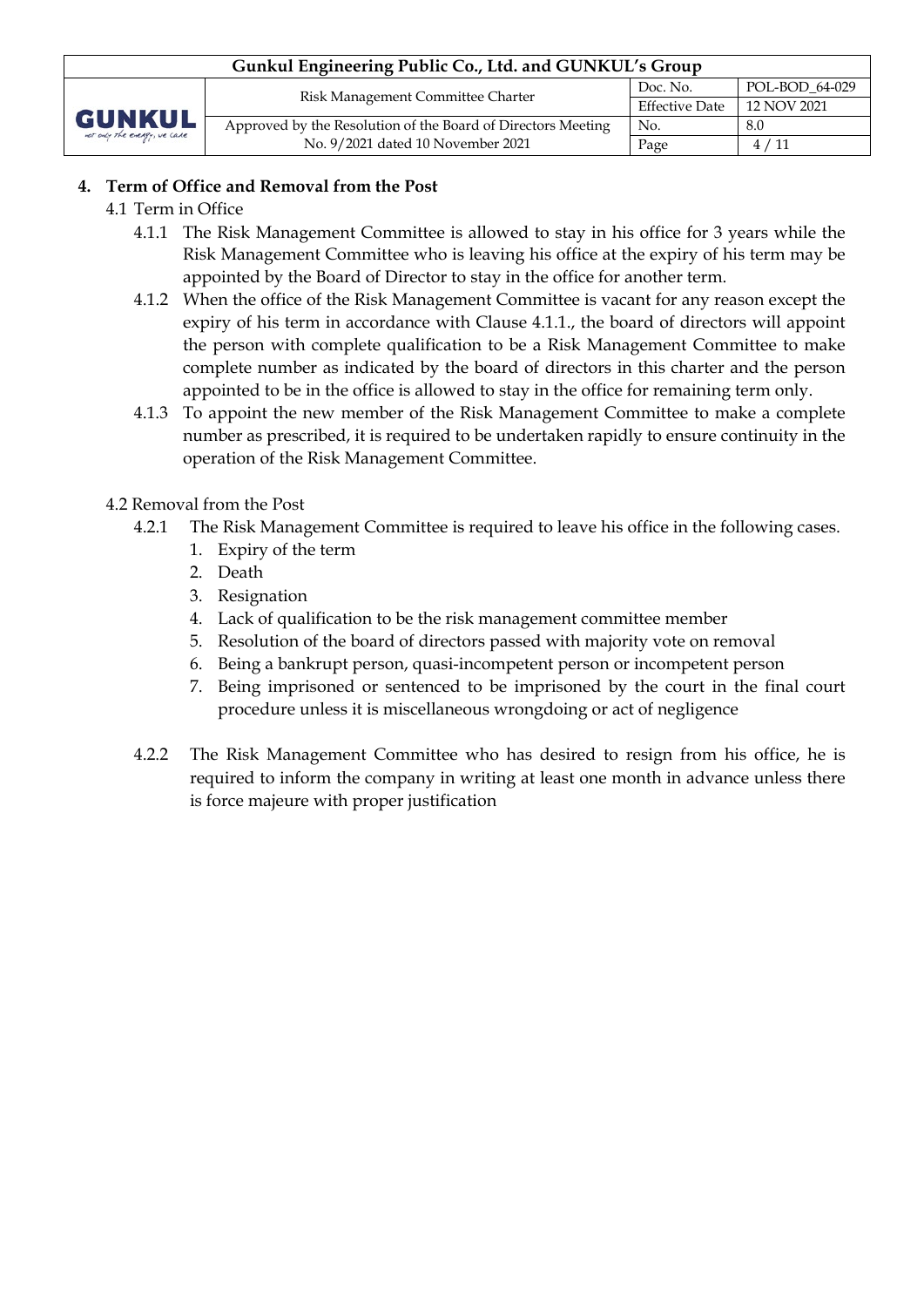| Gunkul Engineering Public Co., Ltd. and GUNKUL's Group |                                                              |                       |                |  |  |
|--------------------------------------------------------|--------------------------------------------------------------|-----------------------|----------------|--|--|
| <b>GUNKUL</b><br>not only the energy, we care          | Risk Management Committee Charter                            | Doc. No.              | POL-BOD 64-029 |  |  |
|                                                        |                                                              | <b>Effective Date</b> | 12 NOV 2021    |  |  |
|                                                        | Approved by the Resolution of the Board of Directors Meeting | No.                   | 8.0            |  |  |
|                                                        | No. 9/2021 dated 10 November 2021                            | Page                  | 5/11           |  |  |

## **5. Scope of Authority, Duties and Responsibilities**

The Board of Directors of the company has determined the scope of authority, duties and responsibilities of the Risk Management Committee as follows.

- 5.1 To determine policies, guidelines and framework on risk management of the company as a guideline to undertake the business in accordance with the law on securities and stock exchange, requirements of the stock exchange or the laws related to the business conducted by the company, including anti-corruption measures and practice.
- 5.2 To supervise, monitor and support the organization and the project to accomplish the success in risk management with consideration on each risk to support the assessment, analysis and decision to ensure that the risk management process has covered every step of the business undertaken.
- 5.3 To review the guidelines and framework on risk management in comparison with the international practice and to provide recommendations on correction and improvement as deemed suitable to the board of directors of the company.
- 5.4 To assess performance of the risk management committee, to provide recommendations on development and improvement to the board of directors for acknowledgment and information to determine the policy on continued development of the organization.
- 5.5 To review the charter of the Risk Management Committee annually.
- 5.6 To prepare an activity report of the risk management committee for disclosure in the annual registration statement (form 56-1 one report) of the company and such report will be signed by the chairman of the Risk Management Committee.
	- 1. Overall comments or remarks that the Risk Management Committee has learned from the duty performed in accordance with the charter
	- 2. Other reports that the Risk Management Committee has viewed that the shareholders and the investors should know within the scope of authority and responsibility assigned by the board of directors of the company
	- 3. Number of meetings of the Risk Management Committee and attendance to the meeting by each member of the Risk Management Committee, including remuneration received by each member of the Risk Management Committee.
- 5.7 To perform the duty, the Risk Management Committee may ask for independent opinion from the other professional consultant as deemed necessary at the expense of the company.
- 5.8 To perform any other task assigned by the Board of Directors of the company.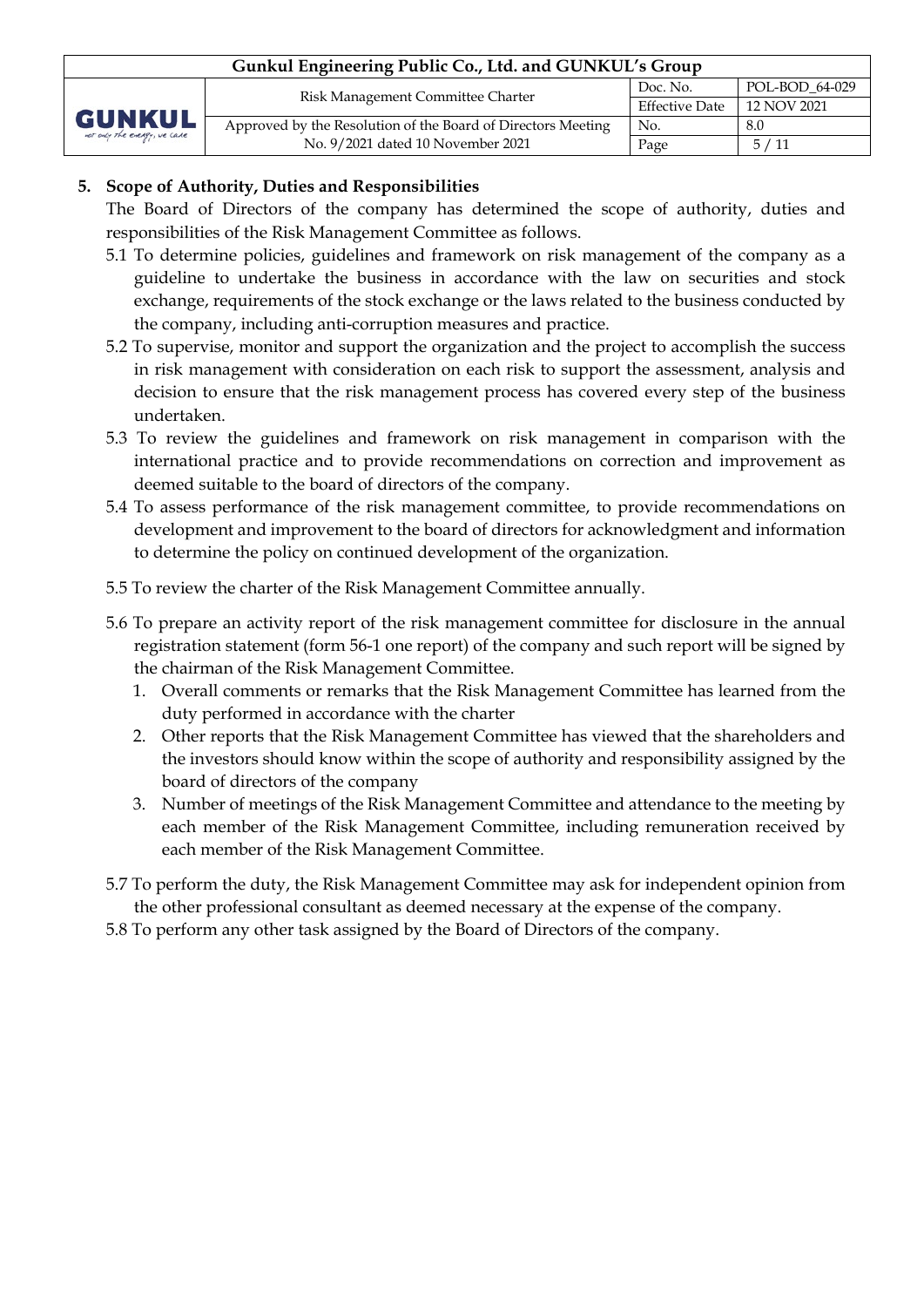| Gunkul Engineering Public Co., Ltd. and GUNKUL's Group |                                                              |                       |                |  |  |
|--------------------------------------------------------|--------------------------------------------------------------|-----------------------|----------------|--|--|
|                                                        | Risk Management Committee Charter                            | Doc. No.              | POL-BOD 64-029 |  |  |
| <b>GUNKUL</b><br>not only the energy, we care          |                                                              | <b>Effective Date</b> | 12 NOV 2021    |  |  |
|                                                        | Approved by the Resolution of the Board of Directors Meeting | No.                   | 8.0            |  |  |
|                                                        | No. 9/2021 dated 10 November 2021                            | Page                  | 6/11           |  |  |

## **6. Meeting**

- 6.1 Number of Meeting
	- 6.1.1 The Risk Management Committee is required to arrange a meeting at least four times a year and the additional meeting may be arranged as deemed suitable to the chairman of the Risk Management Committee.
	- 6.1.2 The Chairman of the Risk Management Committee may call for a meeting in a special case as deemed necessary or if requested by the Risk Management Committee member or the chairman of the board of directors of the company to examine the agenda required to be jointly discussed in particular in addition to the regular meeting.
	- 6.1.3 Details of number of meeting and attendance to the meeting of each member of the Risk Management Committee shall be disclosed in the annual registration statement (form 56-1 one report).
- 6.2 Attendants of the Meeting
	- 6.2.1 In the meeting of the Risk Management Committee, at least half of members of the Risk Management Committee are required to attend the meeting to make a quorum of the meeting and the chairman of the Risk Management Committee will chair the meeting.
	- 6.2.2 If the chairman of the Risk Management Committee is not in the meeting or is unable to undertake his duty, the Risk Management Committee required to elect one of the risk management committee to be the chairman of the meeting.
	- 6.2.3 The meeting of the Risk Management Committee may invite the director or executive of the company or the person related to the agenda to attend the meeting for related information. Except for the directors who are members of the Audit Committee
	- 6.2.4 The secretary of the Risk Management Committee is required to attend the meeting every time and if there is any necessity that attendance is not possible, the company may assign any person to attend the meeting on his behalf.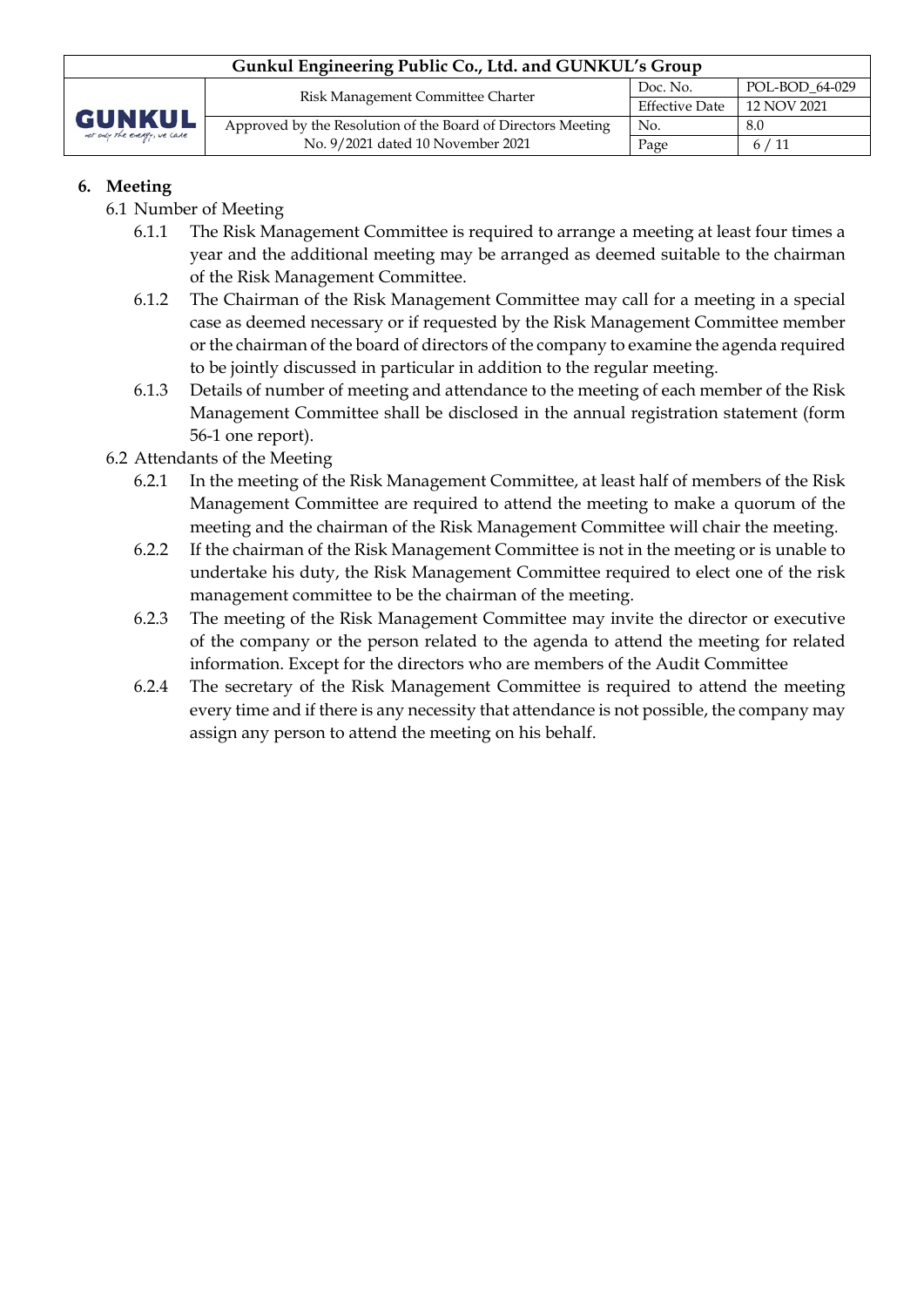| Gunkul Engineering Public Co., Ltd. and GUNKUL's Group |                                                              |                       |                |  |  |
|--------------------------------------------------------|--------------------------------------------------------------|-----------------------|----------------|--|--|
| <b>GUNKUL</b><br>not only the energy, we care          | Risk Management Committee Charter                            | Doc. No.              | POL-BOD 64-029 |  |  |
|                                                        |                                                              | <b>Effective Date</b> | 12 NOV 2021    |  |  |
|                                                        | Approved by the Resolution of the Board of Directors Meeting | No.                   | 8.0            |  |  |
|                                                        | No. 9/2021 dated 10 November 2021                            | Page                  | 7/11           |  |  |

## 6.3 Agenda of the Meeting

- 6.3.1 The Risk Management Committee should set the agenda of the meeting in advance which should include the following agenda.
	- 1. Matters to be informed to the meeting by the chairman
	- 2. Approval on the preceding minutes of the meeting
	- 3. Review of the matters continued from the previous meeting
	- 4. Matters to be discussed
	- 5. Matters to be informed
	- 6. Other matters
- 6.3.2 Supporting documents of the meeting are required to be submitted to the risk management committee and attendants for a suitable period in advance of the meeting date so there is sufficient time to study the information and to request for additional information.

## 6.4 Voting

- 6.4.1 The resolution of the meeting is required to be passed with the majority vote of the risk management committee attending the meeting and voting and each risk management committee member has one vote to cast. If the votes are on par, the chairman of the meeting shall cast a decisive vote.
- 6.4.2 The risk management committee member who has a conflict of interest in the matter discussed is required to suspend his vote on such matter.

## 6.5 Minutes of the Meeting

- 6.5.1 The secretary of the Risk Management Committee or the person assigned is required to prepare the minutes of the meeting and submit the minutes to the Risk Management Committee without delay.
- 6.5.2 The Secretary of the Risk Management Committee or the person assigned is required to submit the minutes and plan (if any) to the related agency to acknowledge and to have a guideline on the work in compliance with the policy and the guideline provided.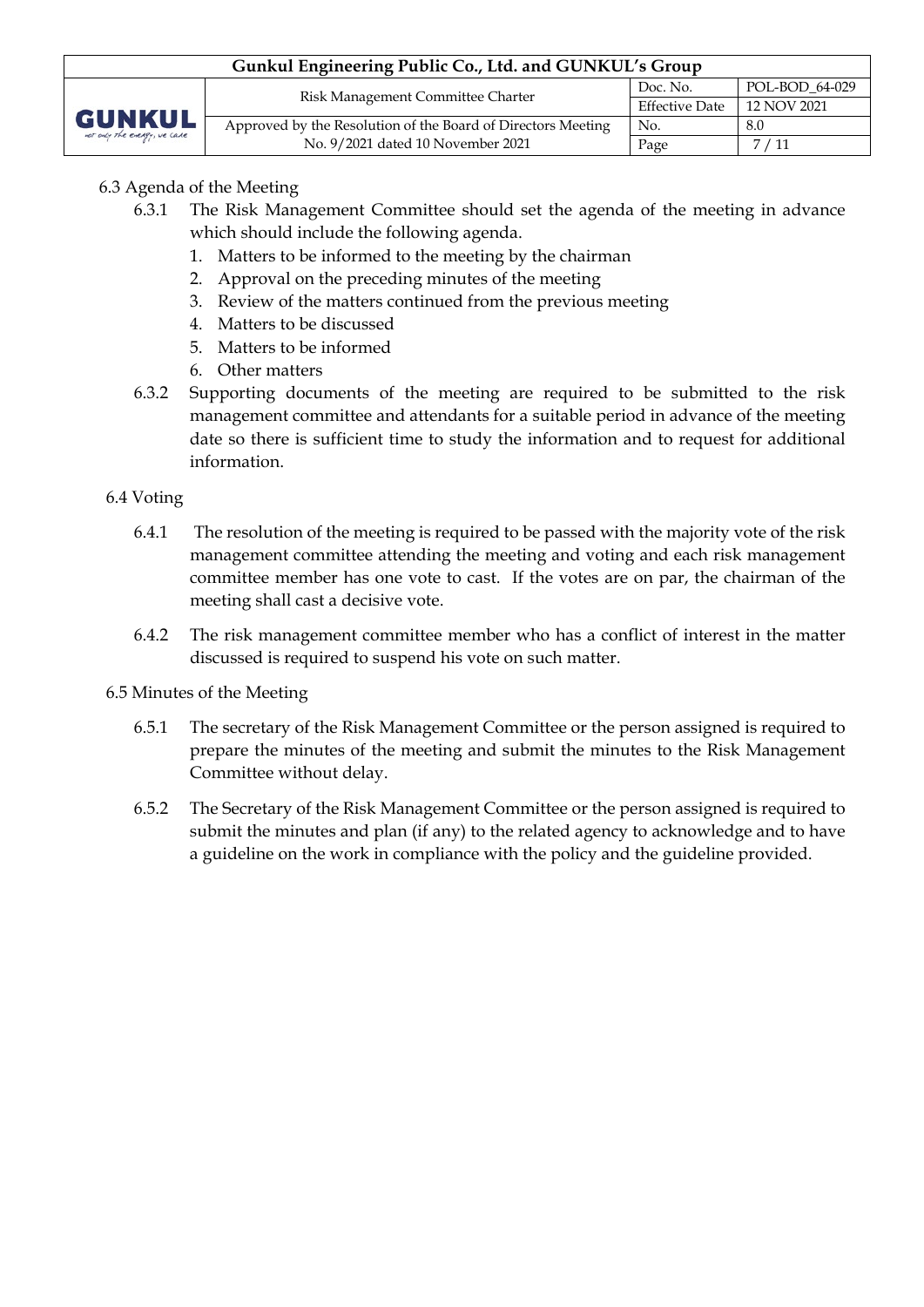| Gunkul Engineering Public Co., Ltd. and GUNKUL's Group |                                                              |                       |                |  |  |
|--------------------------------------------------------|--------------------------------------------------------------|-----------------------|----------------|--|--|
| <b>GUNKUL</b><br>not only the energy, we care          | Risk Management Committee Charter                            | Doc. No.              | POL-BOD 64-029 |  |  |
|                                                        |                                                              | <b>Effective Date</b> | 12 NOV 2021    |  |  |
|                                                        | Approved by the Resolution of the Board of Directors Meeting | No.                   | 8.0            |  |  |
|                                                        | No. 9/2021 dated 10 November 2021                            | Page                  | 8/11           |  |  |

# **7. Reporting**

- 7.1 The Risk Management Committee is required to report to the Board of Directors of the company to acknowledge the outcome of the meeting regularly or the other matters that the Board of Directors of the company should learn together with comments on the guideline and recommendations as deemed suitable
- 7.2 If there is any critical act or matter which may significantly affect the operation of the company or the guideline on supervision on good governance, conducts and business ethics, the Risk Management Committee is required to report to the Board of Directors of the company within a suitable period.
- 7.3 The Chairman of the Risk Management Committee is required to disclose the process and criteria on performance assessment of the Risk Management Committee, the number of the meetings, attendance of each member of the Risk Management Committee and remuneration or each member of the Risk Management Committee in the annual registration statement (form 56-1 one report).

## **8. Performance Assessment**

- 8.1 The Risk Management Committee has a duty to assess its performance every year through selfassessment and the assessment report will be submitted to the board of directors of the company for acknowledgement.
- 8.2 The performance assessment process and criteria of the entire of the Risk Management Committee will be disclosed in the annual registration statement (form 56-1 one report).

## **9. Remuneration**

- 9.1 The Annual General Meeting of Shareholders will determine the remuneration of the Risk Management Committee.
- 9.2 Remunerations paid in the past year to each member of the Risk Management Committee are required to be disclosed in the annual registration statement (form 56-1 one report).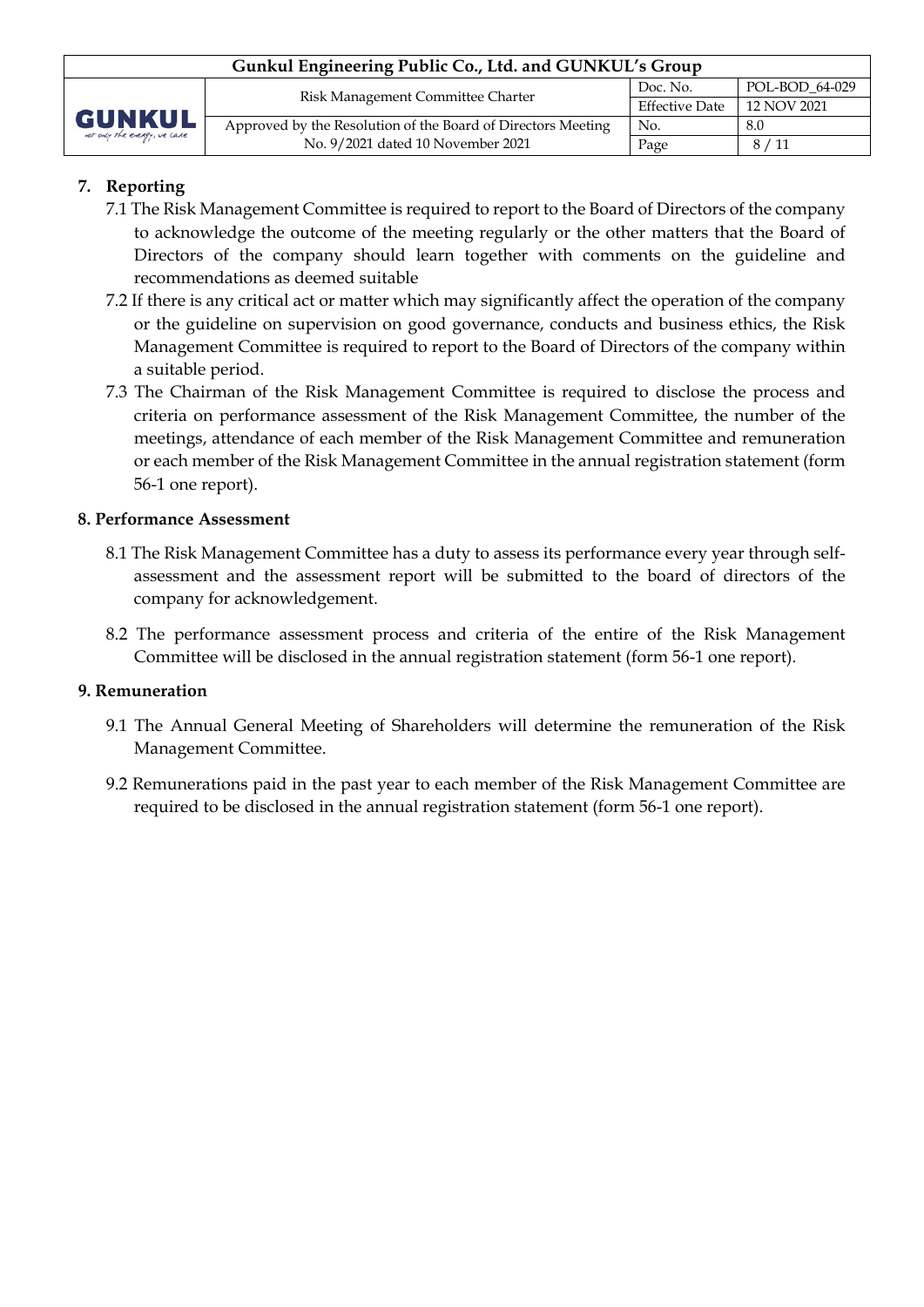## **10. Orientation and Training**

#### 10.1 Orientation

Every new member of the Risk Management Committee is required to attend the "Orientation for New Director" as provided by the company.

#### 10.2 Training

The policy of the company is to encourage the Risk Management Committee to attend the training course to enhance knowledge and competence under the good governance supervision plan continuously.

#### **Transitory Provisions**

The person appointed to take the office of the Risk Management Committee before that this risk management committee charter is in effect will have the authority and duty as the risk management committee completely until the expiry of the term or the other person is appointed to make the replacement. This charter will have no effect on any act undertaken before the effective date of this charter. Any act undertaken before this charter is in effect shall be proceeded until its completion. In addition, if the risk management committee has viewed that the enforcement of this charter on any matter that is made immediately will have an impact on the operation of the company, the risk management committee may apply the original rules and regulations for the time being.

Any person appointed by the Risk Management Committee to assume any office before this charter in in effect, including the secretary of the Risk Management Committee, will have the authority and duty of such post until the expiry of the term or the other person is appointed to make the replacement.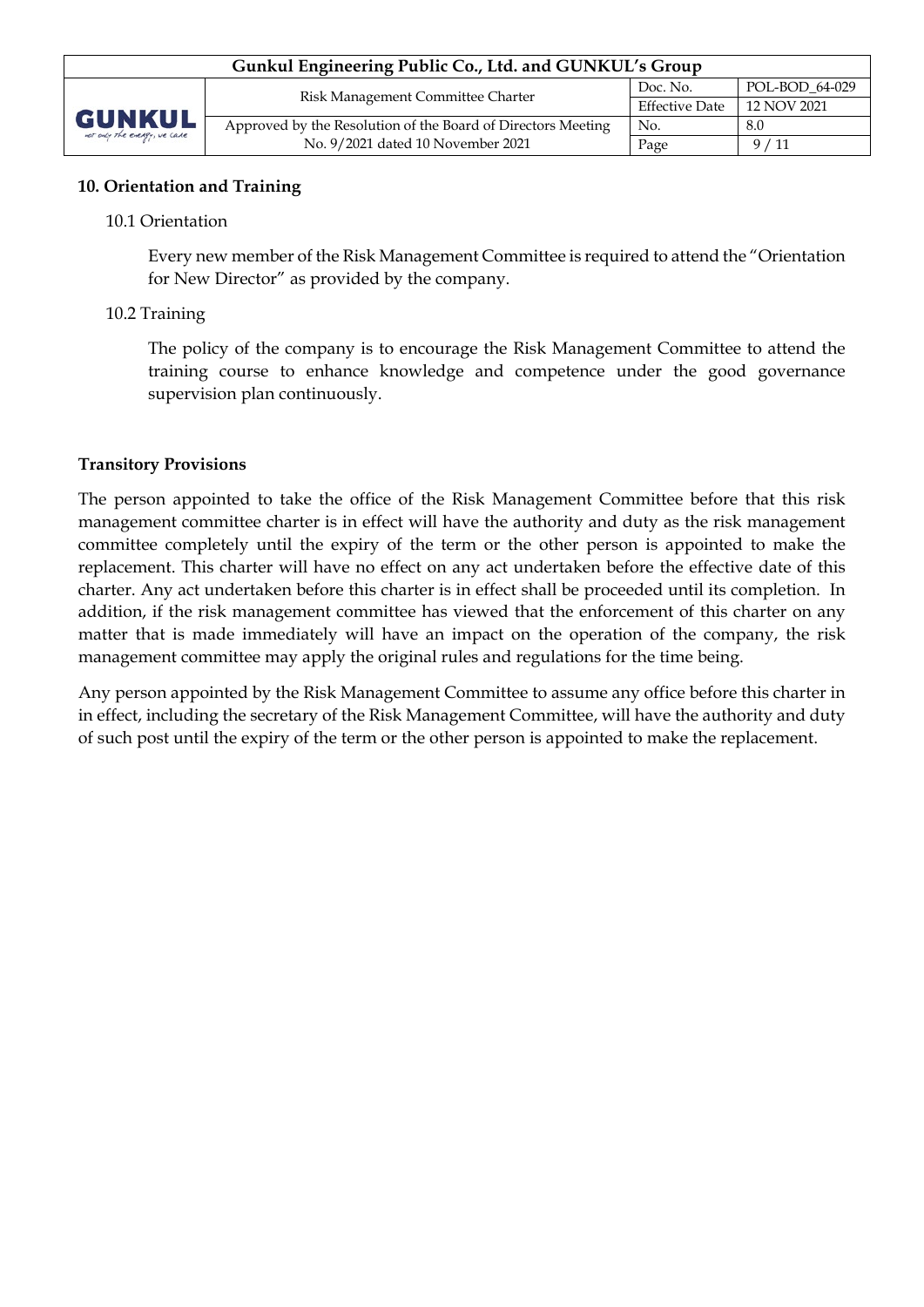| Gunkul Engineering Public Co., Ltd. and GUNKUL's Group |                                                              |                       |                |  |  |
|--------------------------------------------------------|--------------------------------------------------------------|-----------------------|----------------|--|--|
|                                                        | Risk Management Committee Charter                            | Doc. No.              | POL-BOD 64-029 |  |  |
| <b>GUNKUL</b><br>not only the energy, we care          |                                                              | <b>Effective Date</b> | 12 NOV 2021    |  |  |
|                                                        | Approved by the Resolution of the Board of Directors Meeting | No.                   | 8.0            |  |  |
|                                                        | No. 9/2021 dated 10 November 2021                            | Page                  | 10/11          |  |  |

# **Record of the Amendments**

| Document<br>No. | Amendment<br>No. | Date        | <b>Amended Provision</b> | Justification    | Cancellation<br>Date |
|-----------------|------------------|-------------|--------------------------|------------------|----------------------|
| OMD2551/07      | 1.0              | 27 OCT 2008 | Charter introduced       | To comply with   | 9 NOV 2012           |
|                 |                  |             | (Initially called :      | the concept of   |                      |
|                 |                  |             | Authority and duty       | the supervision  |                      |
|                 |                  |             | of the board of          | and operation    |                      |
|                 |                  |             | directors and sub-       | units at present |                      |
|                 |                  |             | committee)               |                  |                      |
| OMD2555/01      | 2.0              | 9 NOV 2012  | Improvement made         | Coverage         | 22 NOV 2016          |
|                 |                  |             | to the entire charter    | extended to      |                      |
|                 |                  |             | (Initially called :      | authority, duty  |                      |
|                 |                  |             | Authority and duty       | and              |                      |
|                 |                  |             | of the board of          | responsibility   |                      |
|                 |                  |             | directors and sub-       | to appoint       |                      |
|                 |                  |             | committee)               | additional sub-  |                      |
|                 |                  |             |                          | committee        |                      |
| OMD2559/03      | 3.0              | 22 NOV 2016 | Improvement made         | To determine     | 25 DEC 2017          |
|                 |                  |             | to the entire charter    | and separate     |                      |
|                 |                  |             | (Changed to Charter      | the charter of   |                      |
|                 |                  |             | of the risk              | each committee   |                      |
|                 |                  |             | management               |                  |                      |
|                 |                  |             | committee)               |                  |                      |
| OMD2560/07      | 4.0              | 25 DEC 2017 | Reviewed                 | To comply with   | 19 NOV 2018          |
|                 |                  |             |                          | the principles   |                      |
|                 |                  |             |                          | of the current   |                      |
|                 |                  |             |                          | supervisory      |                      |
|                 |                  |             |                          | and operational  |                      |
|                 |                  |             |                          | departments.     |                      |
| OMD2561/13      | 5.0              | 19 NOV 2018 | Reviewed                 | To comply with   | 8 NOV 2019           |
|                 |                  |             |                          | the principles   |                      |
|                 |                  |             |                          | of the current   |                      |
|                 |                  |             |                          | supervisory      |                      |
|                 |                  |             |                          | and operational  |                      |
|                 |                  |             |                          | departments.     |                      |
| OMD2562/12      | 6.0              | 8 NOV 2019  | Reviewed                 | To comply with   | 1 MAR 2021           |
|                 |                  |             |                          | the principles   |                      |
|                 |                  |             |                          | of the current   |                      |
|                 |                  |             |                          | supervisory      |                      |
|                 |                  |             |                          | and operational  |                      |
|                 |                  |             |                          | departments.     |                      |